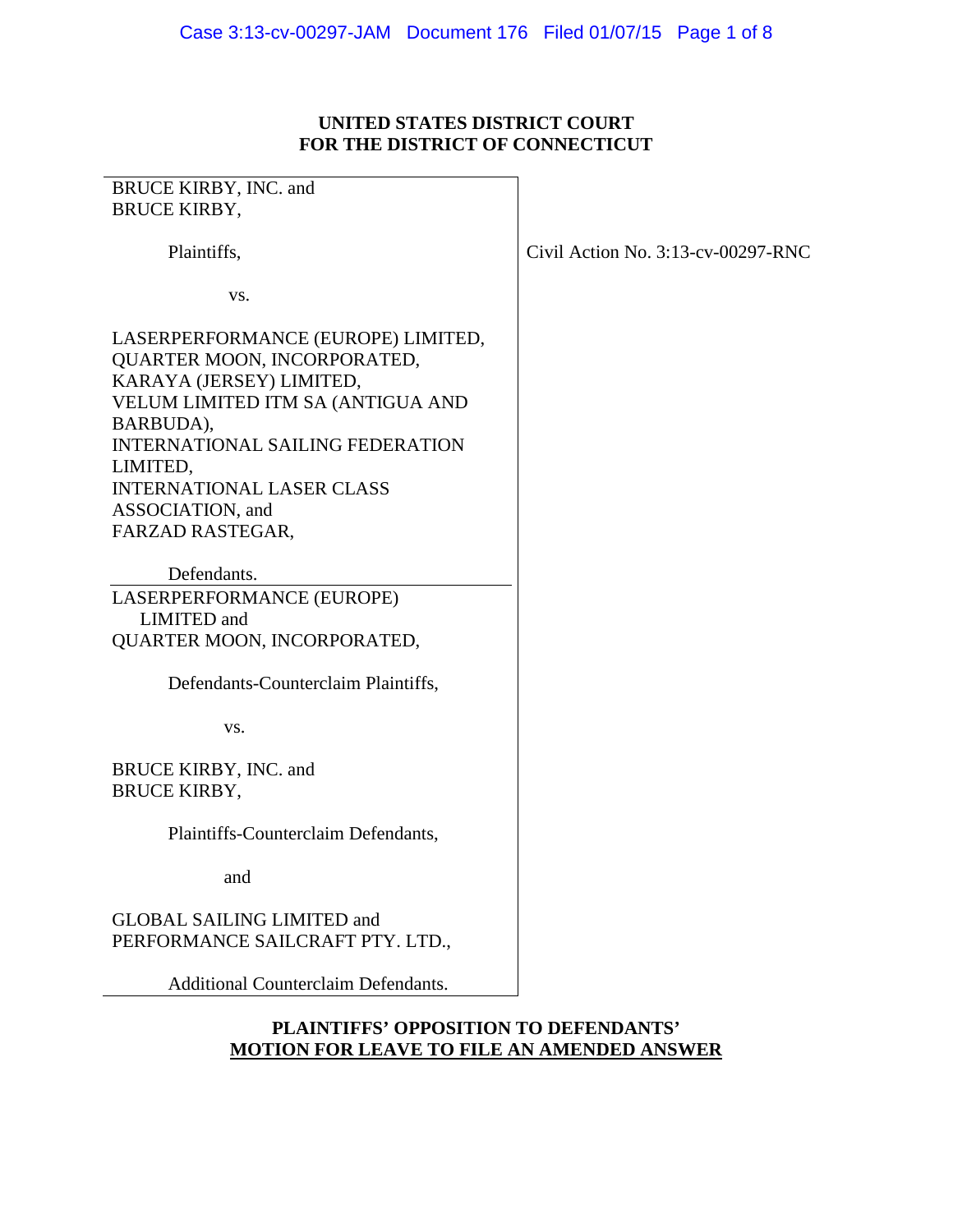#### Case 3:13-cv-00297-JAM Document 176 Filed 01/07/15 Page 2 of 8

Plaintiffs Bruce Kirby, Inc. and Bruce Kirby (collectively "Kirby" or "Plaintiffs") submit this Opposition to Defendants' Motion for Leave to File an Amended Answer (Dkt. 173).

### **I. INTRODUCTION**

The Court should deny Quarter Moon's motion to amend its pleading because Quarter Moon has failed to demonstrate good cause for such an amendment. Quarter Moon asserts that its motion is governed under the more liberal Rule 15 standard. It is not. Pursuant to the Court's scheduling order and the law of this Circuit, the deadline to file amendments to pleadings was in August of 2013, and "[a]ny motion filed after th[at] date [is] governed by the good cause standard of Fed. R. Civ. P. 16(b)." Quarter Moon cannot demonstrate good cause. It waited more than one and a half years after filing its answer—and until the very end of discovery—to ask the Court for leave to change an admission in its pleading regarding its corporate structure.

Moreover, Kirby was entitled to rely on the admissions in the Answer and Counterclaims in framing its approach to the case. Such an amendment will prejudice Kirby because discovery is now closed and Kirby is precluded from amending its own pleadings. Throughout this litigation, the Defendants have refused to produce documents indentifying their opaque international web of shell companies, and Kirby has relied on Quarter Moon's admission that it built and sold boats under the 1989 Builder Agreement. Finally, the evidence of record, including Quarter Moon's own admissions and counterclaims and the asserted contract, confirm that Quarter Moon is the party that built and sold boats. Accordingly, the Court should deny Quarter Moon's motion for leave to amend.

#### **II. FACTS**

Kirby has asserted the following claims against Quarter Moon based on its unauthorized sale and manufacture of Kirby sailboats: (1) trademark counterfeiting, arising under the Lanham Act, 15 U.S.C. §1114; (2) trademark infringement, unfair competition, and false designation of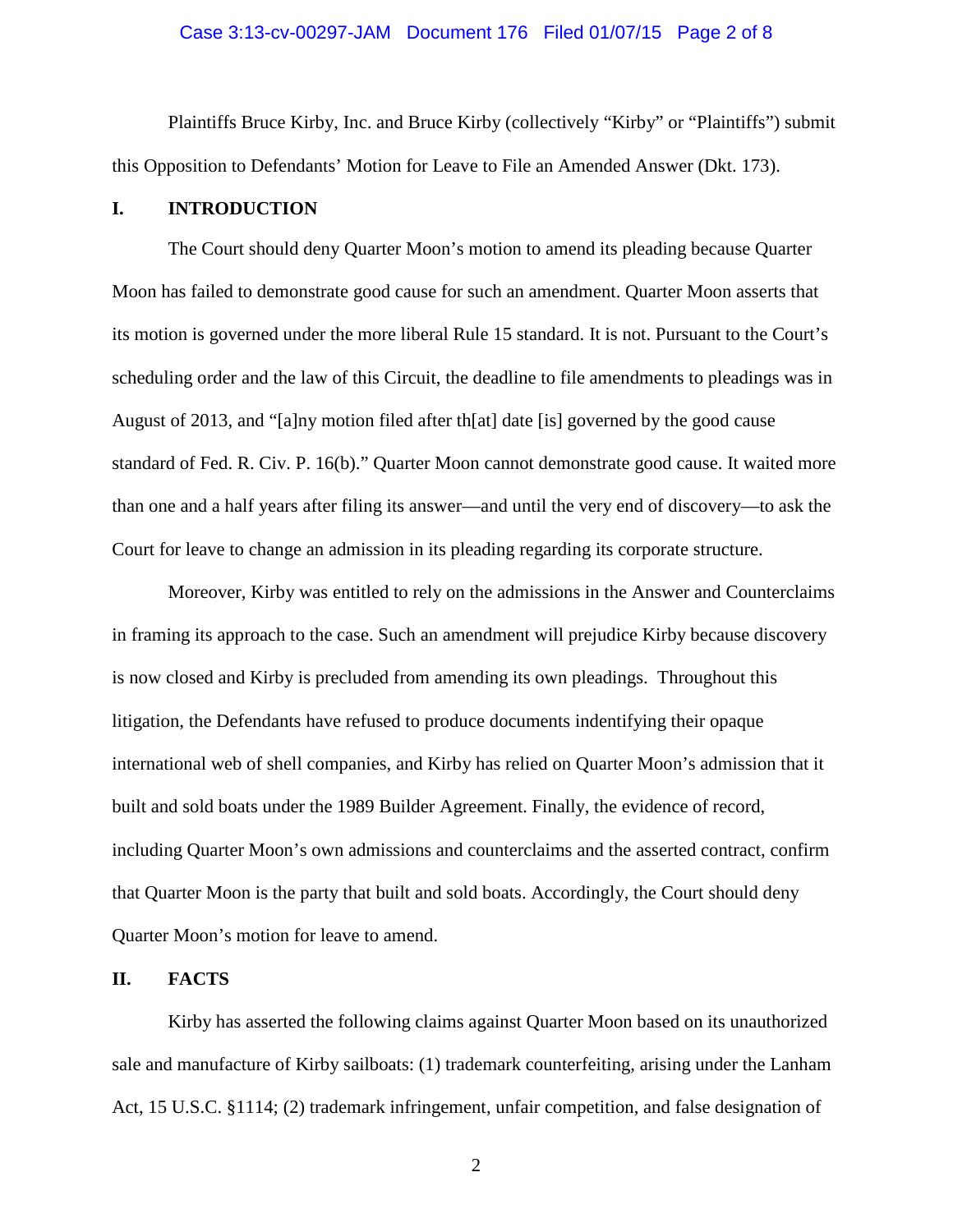#### Case 3:13-cv-00297-JAM Document 176 Filed 01/07/15 Page 3 of 8

origin arising under the Lanham Act, 15 U.S.C. §1114; (3) unfair trade practices under the Connecticut Unfair Trade Practices Act (CUTPA); (4) misappropriation of Bruce Kirby's publicity rights; (5) default of 1989 Builder Agreement.

At all times prior to its motion, defendant Quarter Moon has maintained that it manufactured and sold Kirby sailboats under authorization from Kirby through the 1989 Builder Agreement. This fact is fundamental to this case and the relations between the parties over at least the past ten years. Accordingly, in its Answer, Quarter Moon admitted that "[it] has regularly conducted business in Connecticut by selling boats and parts throughout the state, and paying royalties to Kirby." Doc. No. 23, ¶ 7, Compl.; Doc. No. 40, ¶ 7, Ans.

The averments in Quarter Moon's Answer and Counterclaim fully support its admission. For example, Quarter Moon has alleged:

- "LaserPerformance, Quarter Moon and their predecessors have been building and selling Lasers since the 1980s." Doc. No. 40 at 2, Introduction.
- "The Laser class has thrived as a result of the years of investment by LaserPerformance and Quarter Moon in promoting regattas and participation in the class, including funding events throughout the world to make the class truly international." *Id*. at 3.
- "There is an actual controversy between LaserPerformance and Quarter Moon on the one hand and Kirby, BKI and Global Sailing on the other hand regarding the ownership of the rights and obligations of the Builder Agreements and the BRUCE KIRBY name and trademark." Doc. No. 40, ¶ 9, Counterclaim.
- "Quarter Moon is a successor to the rights and obligations of PY Small Boats under the 1989 Builder Agreement." "The 1989 Builder Agreement authorized PY Small Boats to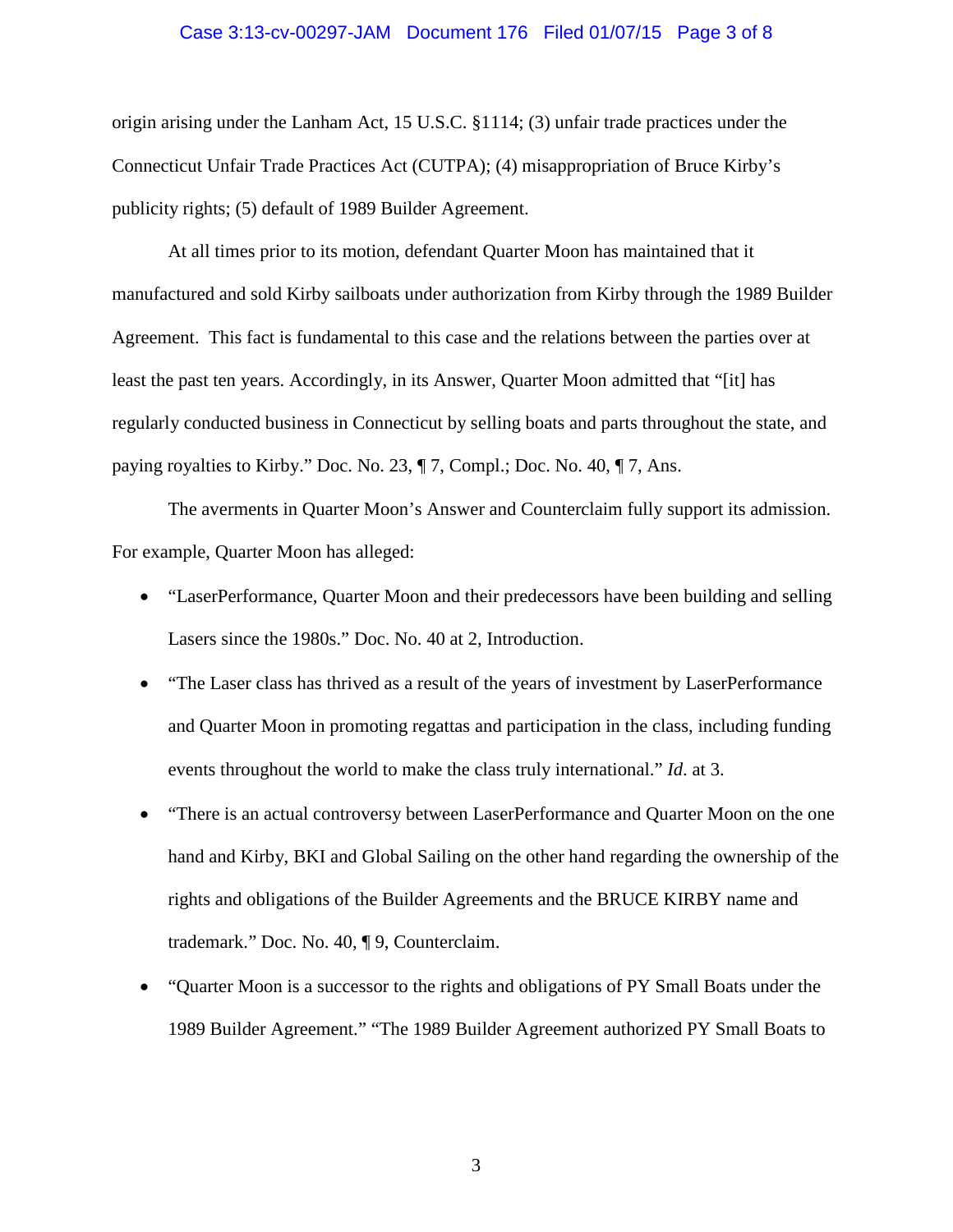#### Case 3:13-cv-00297-JAM Document 176 Filed 01/07/15 Page 4 of 8

manufacture and market the 'Kirby Sailboat' (defined as above) in North America and certain countries in Central and South America." Doc. No. 40, ¶¶ 16-17, Counterclaim.

- "Global Sailing and PSA wrongfully conspired with Kirby and BKI to interfere with the business of LaserPerformance and Quarter Moon and prevent them from selling Lasers in those markets." Doc. No. 40, ¶ 26, Counterclaim.
- "LaserPerformance and Quarter Moon have extensive business relationships with thousands of customers to which they sell Lasers." Doc. No. 40, ¶ 84, Counterclaim.

Contrary to Quarter Moon's last minute unsupported assertion that it is merely a holding company, Quarter Moon has asserted a counterclaim against Kirby alleging that Kirby tortiously interfered with the relationship between Quarter Moon and its customers." Doc. No. 40, ¶¶ 83- 92, Counterclaim; see also *Id*. at ¶¶ 96-101 CUTPA claim by Quarter Moon, Inc. against Kirby.

Quarter Moon's motion alleges that a 2010 letter sent by its counsel to Kirby explains the nature of Quarter Moon's business, namely that Quarter Moon, Inc. is a holding company. Kirby is not aware of any such letter nor has Quarter Moon attempted to identify any such letter. In 2010, Quarter Moon's counsel informed Kirby that it did business under the name Vanguard Sailboats. Quarter Moon's counterclaim confirms this, stating that Vanguard Sailboats is the d/b/a name of Quarter Moon. Doc. No. 40, ¶ 53, Counterclaim. Even if Quarter Moon did send a letter in 2010 describing itself as merely a holding company, which it did not, Kirby is entitled to rely on Quarter Moon's subsequent sworn admission and averments to the contrary.

### **III. ARGUMENT**

## **A. Legal Standard.**

Quarter Moon incorrectly seeks leave to amend under Rule 15. Even if this was the correct standard, however, the Court should deny the motion based on Quarter Moon's undue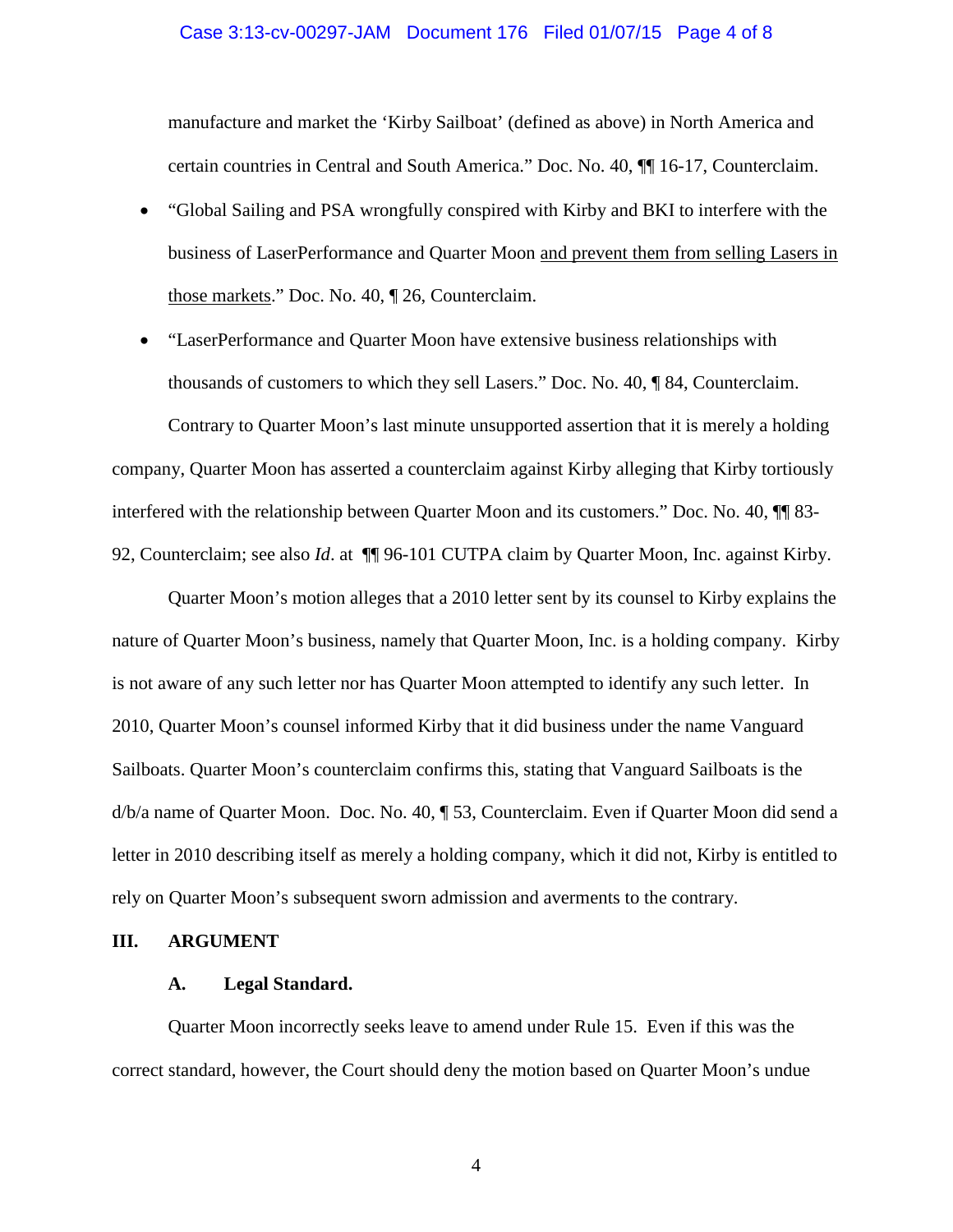#### Case 3:13-cv-00297-JAM Document 176 Filed 01/07/15 Page 5 of 8

delay, its failure to support its material amendment, the prejudice an amendment will cause to Kirby, and the futility of the amendment.

Quarter Moon's motion to amend is correctly governed by the good cause standard of Rule 16(b). *See* Doc. No. 64, Scheduling Order (explaining that any motion filed after August 15, 2013, the deadline to amend pleadings, will be governed by the good cause standard of Fed. R. Civ. P. 16(b)). Rule 16(b) limits the ability of a party to amend a pleading if the deadline specified in the scheduling order for amendment of the pleadings has passed. *Kassner v. 2nd Ave. Delicatessen Inc.*, 496 F.3d 229, 243 (2d Cir. 2007); Fed. R. Civ. P. 16(b). Under the Rule 16(b) standard, a party may obtain a modification of the scheduling order only "upon a showing of good cause." *Id.* By limiting the time for amendments, Rule 16 is designed to offer a measure of certainty in pretrial proceedings, ensuring that "at some point both the parties and the pleadings will be fixed." *See Parker v. Columbia Pictures Indus.*, 204 F. 3d 326, 339-40 (2d. Cir. 2000) (J. Sotomayor citing Fed. R. Civ. P. 16 advisory committee's note).

## **B. Quarter Moon Cannot Establish Good Cause Because It Unnecessarily Delayed In Requesting the Amendment.**

Quarter Moon cannot establish good cause to amend its Answer because it was dilatory in filing its request. A determination of good cause requires diligence by the moving party. *Parker*, 204 F.3d at 40 (citing *Sosa v. Airprint Sys., Inc.*, 133 F.3d 1417, 1419 (11th Cir. 1998) (per curiam) (finding no good cause where party failed to discover necessary information and was on notice in advance of the deadline that her complaint was inadequate); also citing *Johnson v. Mammoth Recreations, Inc*., 975 F.2d 604, 610 (9th Cir.1992) (refusing to find good cause under Rule 16(a) where party received notice long in advance of the deadline that the complaint did not name all necessary parties).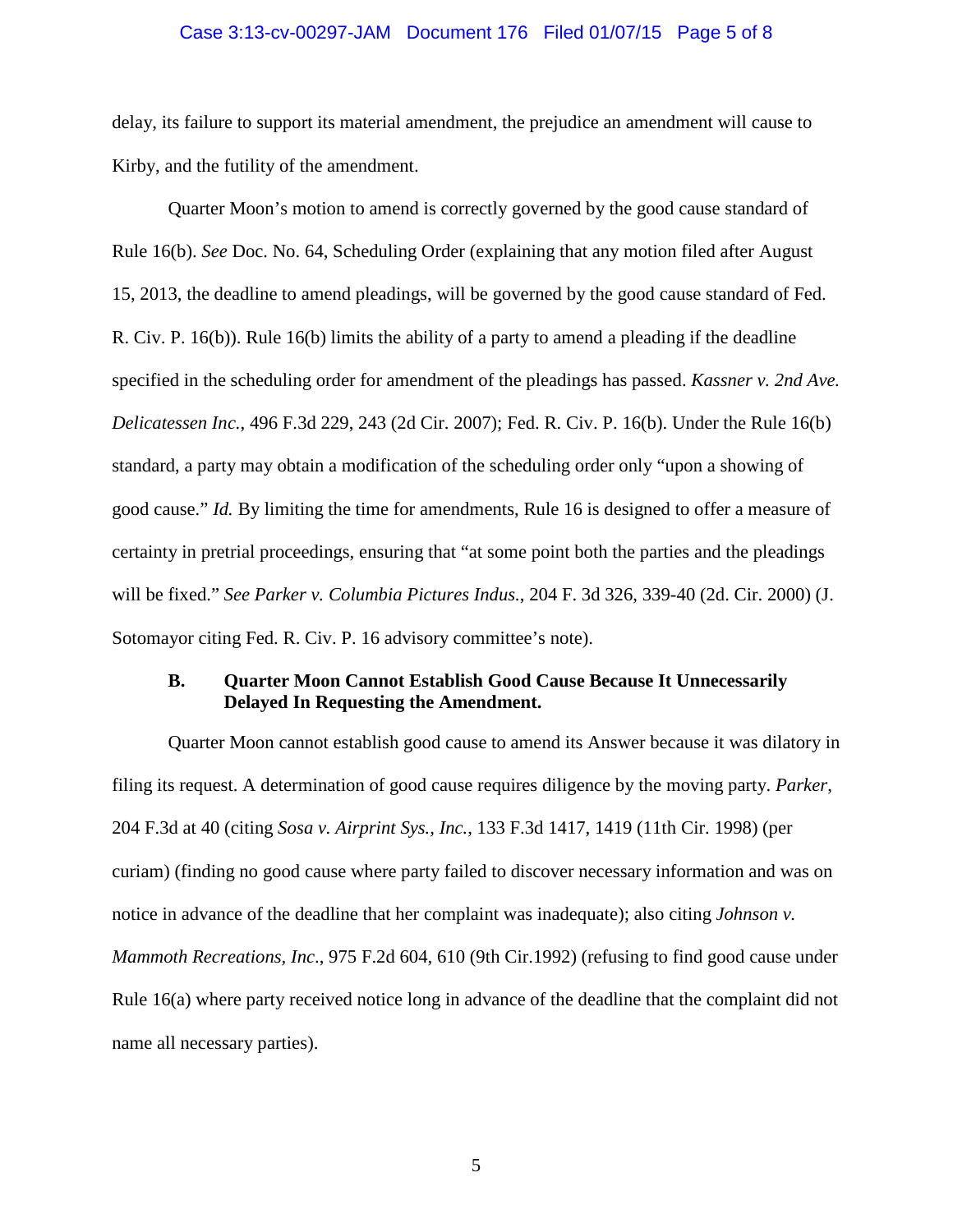#### Case 3:13-cv-00297-JAM Document 176 Filed 01/07/15 Page 6 of 8

Quarter Moon waited more than a year and a half, until the end of discovery, to ask for permission to change its admission. Quarter Moon had actual knowledge of its alleged corporate structure in 2010 when its counsel sent the purported letter to Kirby. Quarter Moon had actual knowledge of its alleged corporate structure and business when it prepared and filed its Answer and asserted numerous counterclaims against Kirby. Finally, Quarter Moon had actual knowledge of its corporate structure when it reviewed the 2010 letter, written by its own counsel, in August 2014. Nevertheless, Quarter Moon waited until two days before the close of discovery to file its request. When Quarter Moon raised this issue with Plaintiffs' counsel during a discussion in August, counsel asked Quarter Moon to put its request in writing and provide support for its request. Quarter Moon failed to do this. Quarter Moon first raised the issue in writing in December, but failed to provide any support for its contention. Quarter Moon's last minute request is clearly dilatory and fails to satisfy the good cause standard.

# **C. Quarter Moon Undue Delay Will Prejudice Kirby.**

Quarter Moon's failure to demonstrate good cause on its own is sufficient to support denial of its motion. In addition, Quarter Moon's undue delay will prejudice Kirby. Throughout discovery, Defendants have resisted disclosing their network of shell companies and businesses. Quarter Moon is purportedly held by another holding company, which is purportedly held by another holding company. Quarter Moon allegedly holds an unknown number of subsidiary companies. Despite the fact that Kirby has repeatedly sought discovery on this opaque network of companies, the Defendants have refused to provide it. In part, Kirby has not further pursued this area of discovery because it could rely on Quarter Moons admission and its numerous counterclaims. Discovery is now closed, and Kirby is precluded from taking further discovery regarding Defendants' opaque web of corporations and holding companies. Moreover, even if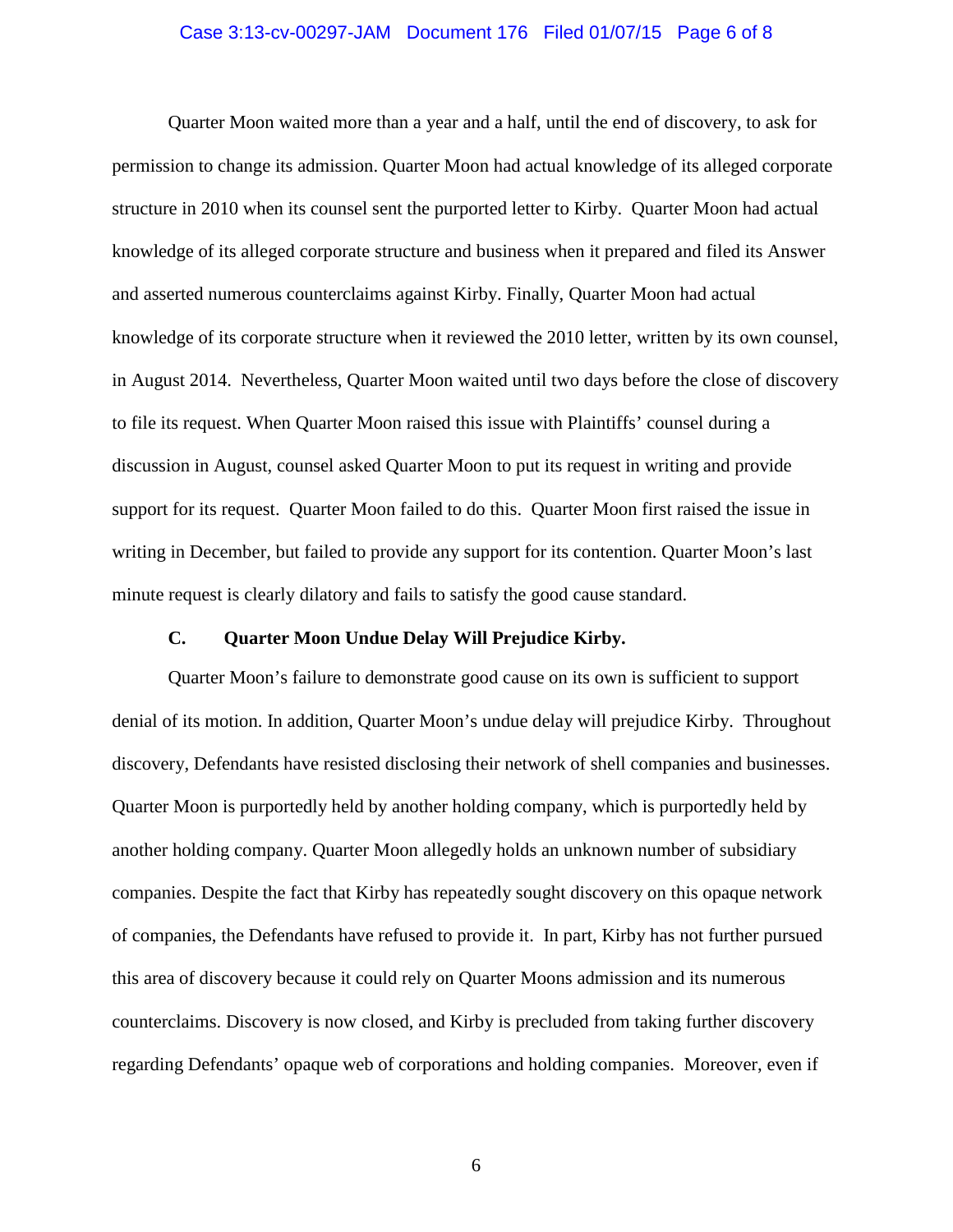### Case 3:13-cv-00297-JAM Document 176 Filed 01/07/15 Page 7 of 8

Kirby was able to obtain this discovery it would be precluded from amending its own pleadings. As a result, Kirby will be unduly prejudiced if Quarter Moon is permitted to amend its pleading.

## **D. Quarter Moon's Proposed Amendment is Futile and Nonsensical.**

Finally, Quarter Moon's proposed amendment is futile and nonsensical because it conflicts substantially with Quarter Moon's counterclaims. Essentially all of Quarter Moon's counterclaims are premised on Kirby's purported interference with the relationship between Quarter Moon and its customers. Quarter Moon does not seek to withdraw these counterclaims or further address the issue, rendering its pleading nonsensical.

## **IV. CONCLUSION**

For the foregoing reasons, Kirby respectfully requests that the Court deny Defendants' Motion for Leave to File an Amended Answer.

Respectfully submitted,

January 7, 2015 */s/ Andy I. Corea* Wesley W. Whitmyer, Jr., ct03509 Andy I. Corea, ct25925 Walter B. Welsh, ct01220 ST. ONGE STEWARD JOHNSTON & REENS LLC 986 Bedford Street Stamford, Connecticut 06905-5619 Telephone: (203) 324-6155 Facsimile: (203) 327-1096 Email: acorea@ssjr.com; [litigation@ssjr.com](mailto:litigation@ssjr.com)

> ATTORNEYS FOR PLAINTIFFS BRUCE KIRBY and BRUCE KIRBY, INC.